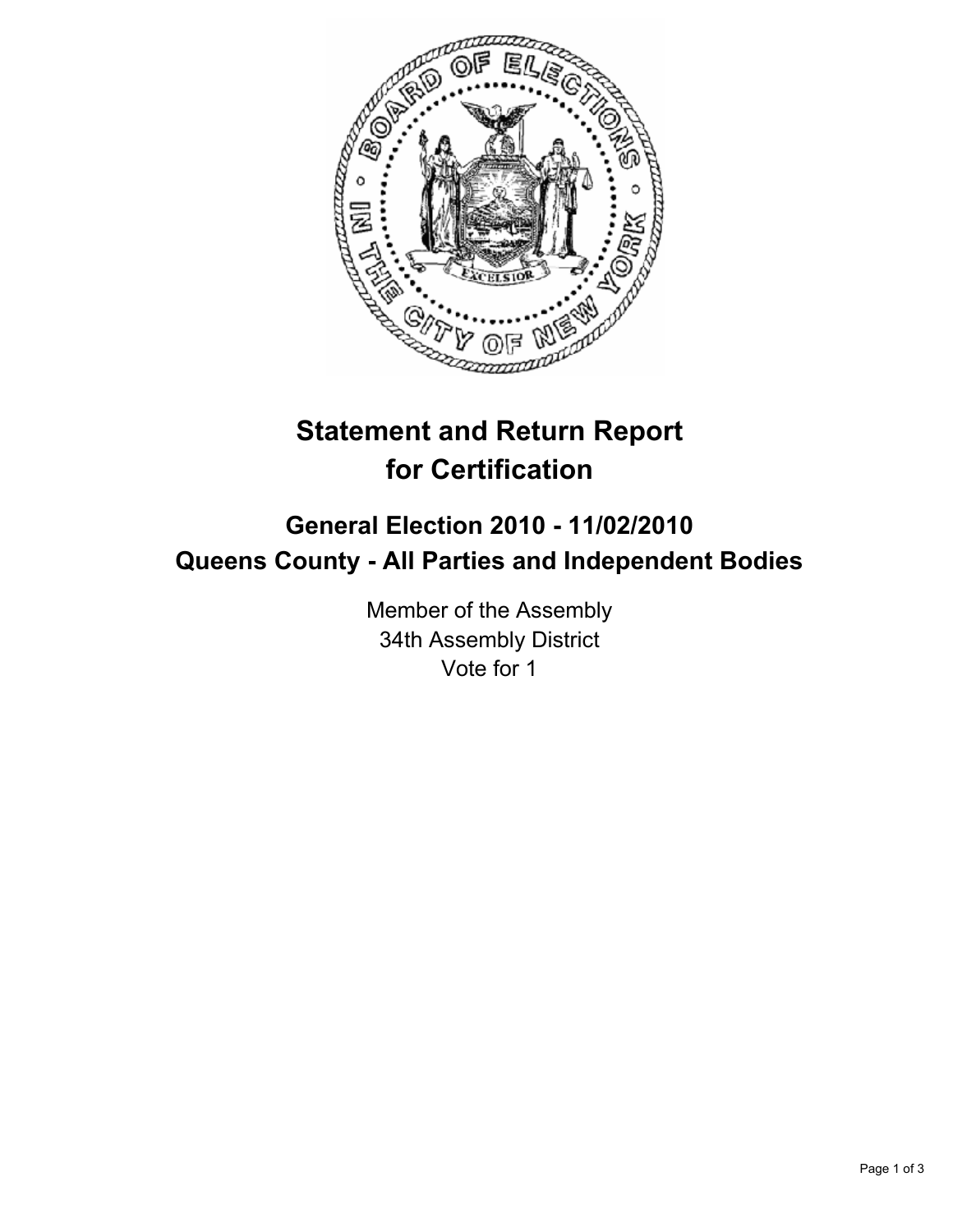

## **Assembly District 34**

| PUBLIC COUNTER                         | 13,768 |
|----------------------------------------|--------|
| <b>EMERGENCY</b>                       | 0      |
| ABSENTEE/MILITARY                      | 232    |
| <b>AFFIDAVIT</b>                       | 212    |
| <b>Total Ballots</b>                   | 14,297 |
| MICHAEL G DENDEKKER (DEMOCRATIC)       | 8,995  |
| MICHAEL G DENDEKKER (WORKING FAMILIES) | 1,122  |
| ABBY STEWART (WRITE-IN)                | 1      |
| ANTHONY NUNZIATO (WRITE-IN)            | 1      |
| AUTNVO SANCHEZ (WRITE-IN)              | 1      |
| <b>BRIAN PUFOLKES (WRITE-IN)</b>       | 1      |
| CARL P. PALADINO (WRITE-IN)            | 1      |
| DONALD DUCK (WRITE-IN)                 | 1      |
| ERIC GOIA (WRITE-IN)                   | 1      |
| HUMBERTO SUAREZ MOTO (WRITE-IN)        | 2      |
| J RAMON S JIMENCE (WRITE-IN)           | 1      |
| JASON CHIN-FATT (WRITE-IN)             | 1      |
| JEFFMON AUBLEY (WRITE-IN)              | 1      |
| JIMMY MCMILLAN (WRITE-IN)              | 1      |
| JOE SMITH (WRITE-IN)                   | 1      |
| <b>JOHN SABINI (WRITE-IN)</b>          | 1      |
| JOHN STEWART (WRITE-IN)                | 1      |
| KEVIN MONTALVO (WRITE-IN)              | 1      |
| MARY POPPINS (WRITE-IN)                | 1      |
| NO NAME (WRITE-IN)                     | 9      |
| PAT ONEIL (WRITE-IN)                   | 1      |
| RICK DINUBILA (WRITE-IN)               | 1      |
| ROBERT M. ANDERSON (WRITE-IN)          | 1      |
| S. VAMANS (WRITE-IN)                   | 1      |
| SUAREZ (WRITE-IN)                      | 1      |
| TONY NUNZIATO (WRITE-IN)               | 1      |
| <b>Total Votes</b>                     | 10,150 |
| Unrecorded                             | 4,147  |